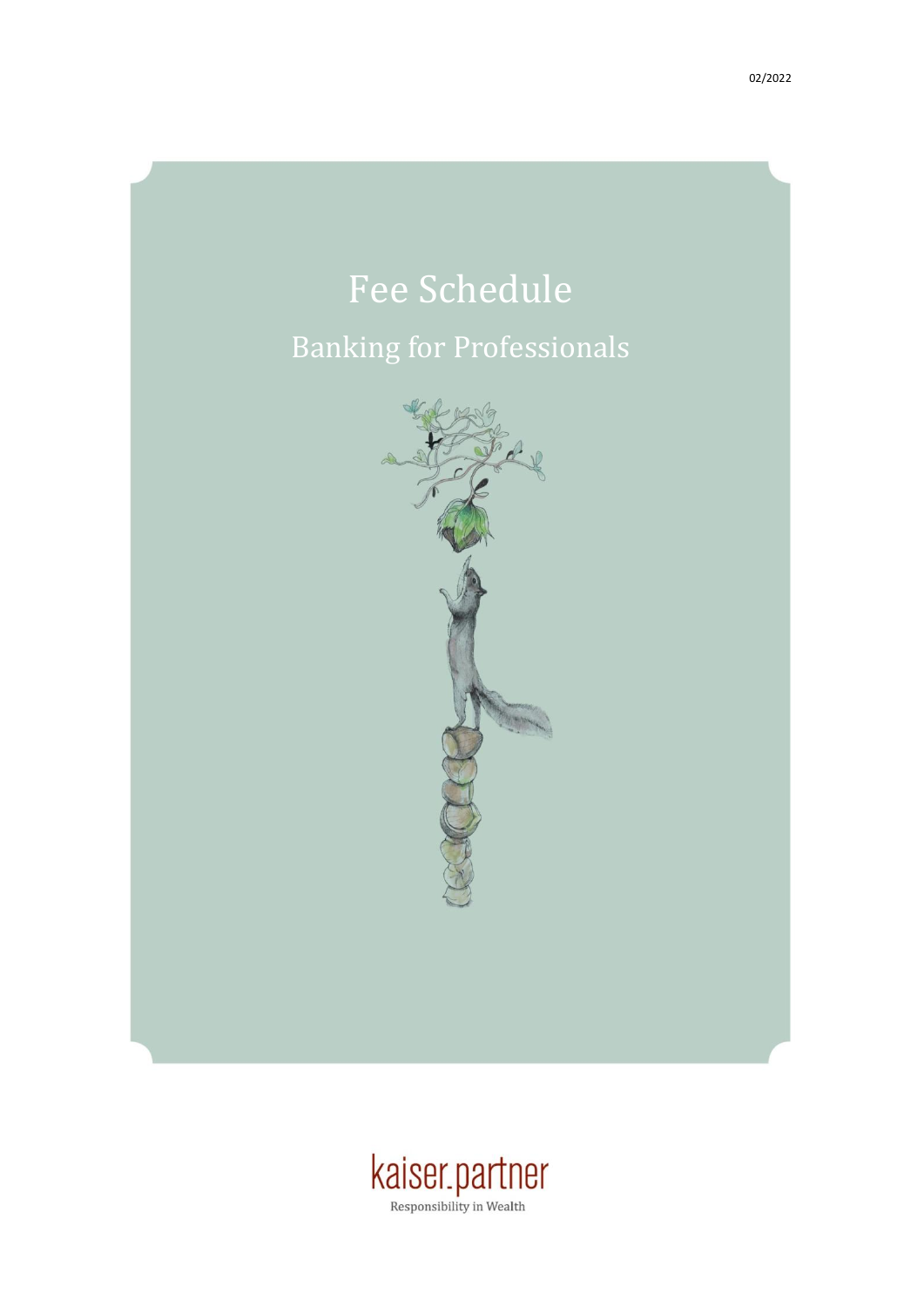### Remuneration

All services provided by Kaiser Partner Privatbank AG ("Bank") are, per account, subject to remuneration. If not otherwise agreed between Client and Bank, the Bank shall be remunerated according to this Fee Schedule.

Fees are invoiced or charged directly against the Client's account every quarter and consist of:

- The agreed package fee, plus external/third-party costs as separately shown on the Bank's invoices (e.g. broker or exchange fees, stamp duty or coupon tax, value added tax, etc.)
- The additional, event/service driven fees

The Client gets a separate written confirmation that shows the composition and amount of the remuneration, especially the agreed package fee.

This Fee Schedule enters into force on February 1, 2022.

The Bank reserves the right to make changes to the Fee Schedule at any time. The Client will be informed of such changes in writing or by other appropriate means. The changed Fee Schedule will enter into force within 30 days if the Client does not object within 30 days in writing.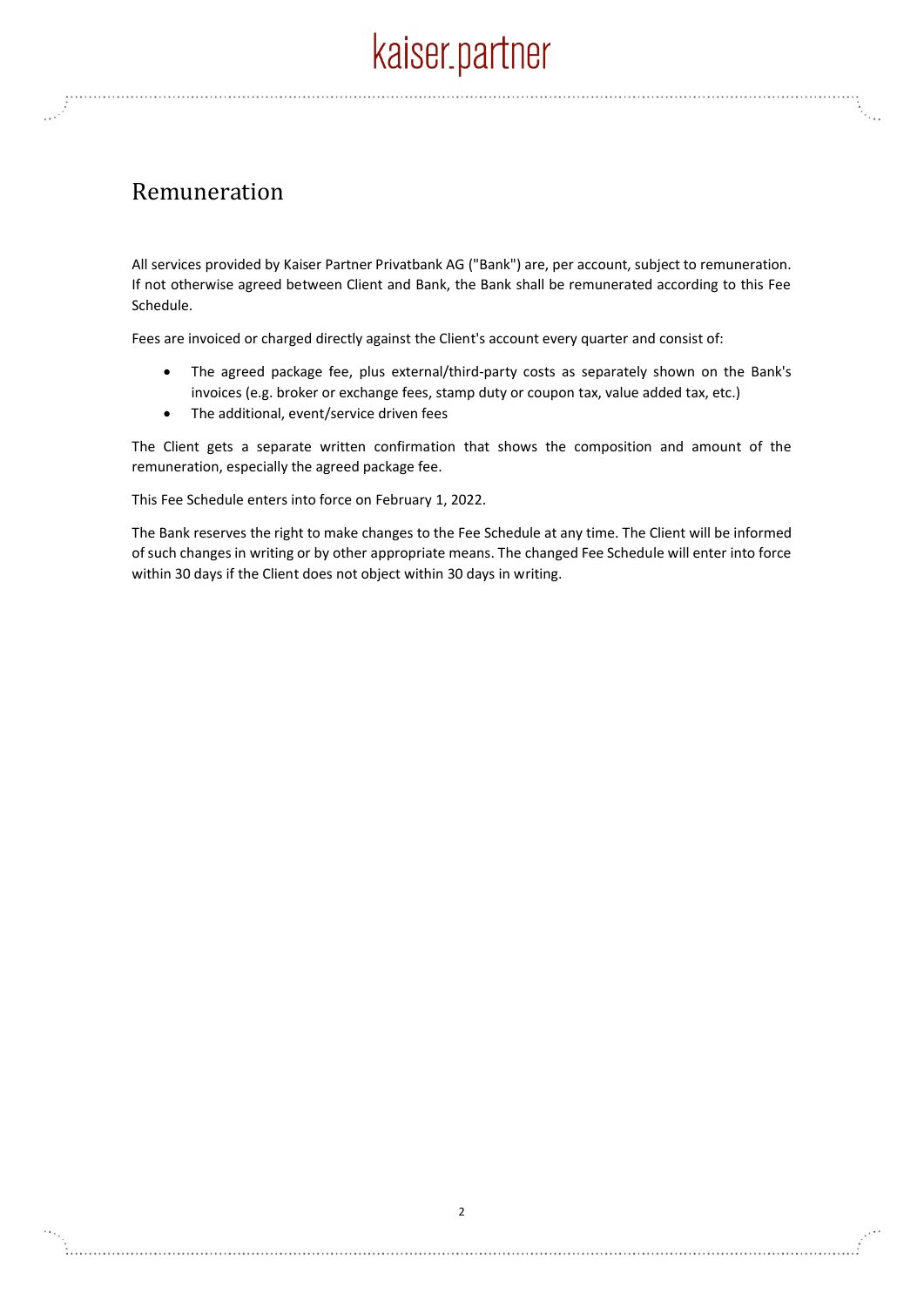### Package "Classic"

In the Package "Classic", the Package Fee consists of the regulatory base fee, the basic fee and any brokerage fees.

| <b>Regulatory base fee</b> |  |
|----------------------------|--|
|                            |  |

CHF 100 / quarter

#### **Basic fee**<sup>1</sup>

The pricing tiers are based on the value of assets held at the Bank (in CHF or equivalent)

| up to $1.0$ million | 0.40% |
|---------------------|-------|
| up to 2.5 million   | 0.38% |
| up to 5.0 million   | 0.36% |
| up to 10.0 million  | 0.34% |
| up to 15.0 million  | 0.32% |
| from 15.0 million   | 0.30% |
|                     |       |

Minimum CHF 500 / quarter

#### **Brokerage fees**

Pricing tiers (in CHF or equivalent)

|         |                | <b>Bonds</b>          | other financial instruments <sup>2</sup> |                                             |
|---------|----------------|-----------------------|------------------------------------------|---------------------------------------------|
|         |                |                       | Swiss exchanges                          | Other exchanges                             |
| up to   | 50'000         | 0.80%                 | 0.90%                                    | 1.60%                                       |
| from    | 50'000         | 0.70%                 | 0.80%                                    | 1.50%                                       |
| from    | 100'000        | 0.60%                 | 0.70%                                    | 1.30%                                       |
| from    | 250'000        | 0.50%                 | 0.60%                                    | 1.10%                                       |
| from    | 500'000        | 0.30%                 | 0.30%                                    | 0.90%                                       |
|         | from 1'000'000 | 0.20%                 | 0.20%                                    | 0.70%                                       |
| Minimum |                | CHF 100 / transaction |                                          | CHF 100 / transaction CHF 150 / transaction |

#### **Services included in the basic fee**

- Account fee (all currencies incl. CPC-metal accounts)
- Custody account fee
- Quarterly or monthly account statement and portfolio statement and, as requested, generic tax statement (annually)

<sup>&</sup>lt;sup>1</sup> The volume for the calculation of the basic fee consists of all assets (e.g. cash, financial instruments, any time deposits and call money, etc….) held at the Bank. To allocate the volume in the above mentioned pricing tiers, the Bank calculates the effective volume at a specific date towards the end of each month. The quarterly basic fee payable consists of the three effective volumes in such quarter.

<sup>&</sup>lt;sup>2</sup> Money market investments (fiduciary call-money and time deposit), derivative, foreign exchange and precious metal investments are not covered by these brokerage fees.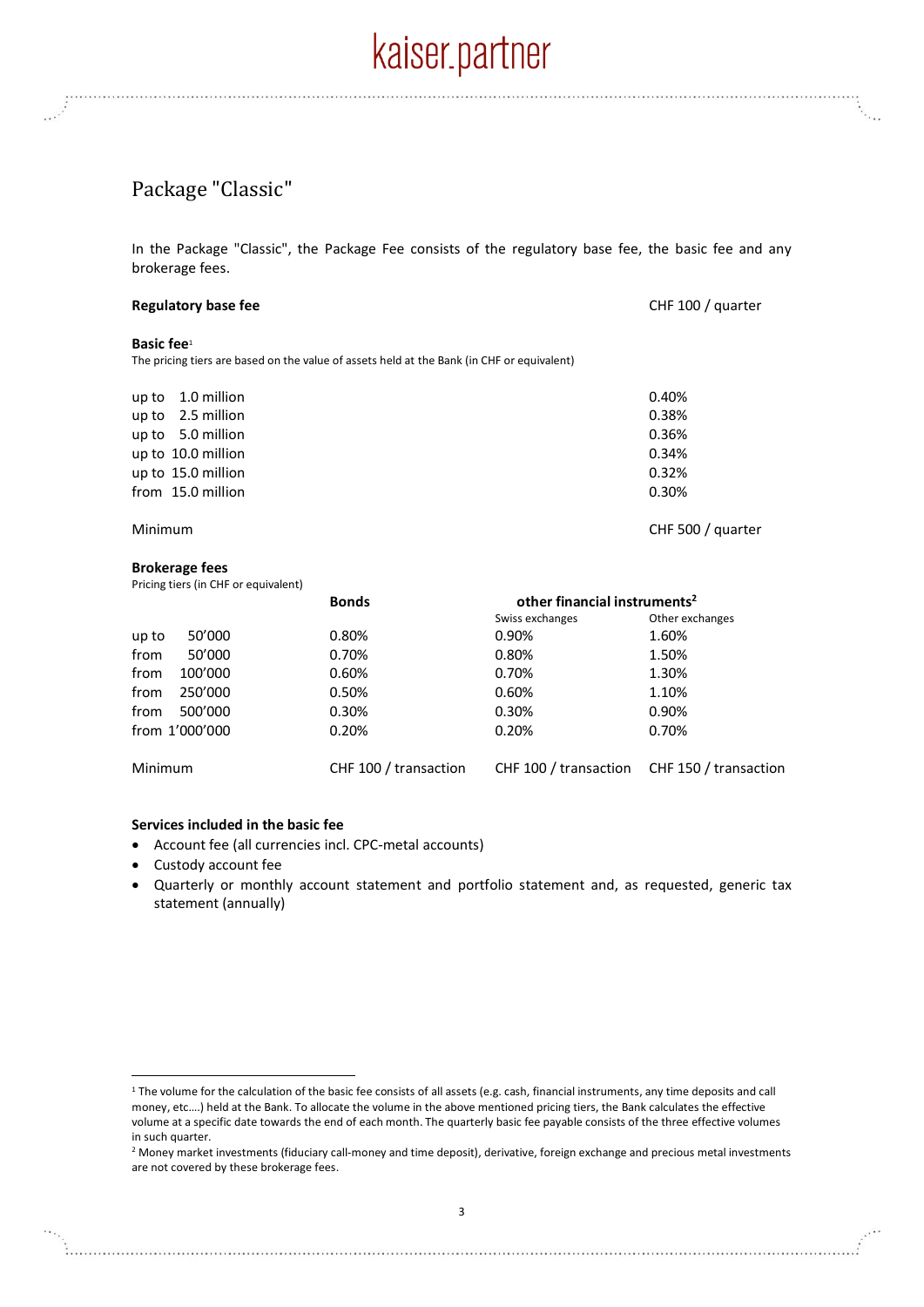### Package "Trading"

In the Package "Trading", the Package Fee consists of the regulatory base fee, the basic fee and any ticket fees.

| <b>Regulatory base fee</b>                                                                 | CHF 100 / quarter     |
|--------------------------------------------------------------------------------------------|-----------------------|
| Basic fee <sup>3</sup>                                                                     |                       |
| The pricing tiers are based on the value of assets held at the Bank (in CHF or equivalent) |                       |
| 1.0 million<br>min.                                                                        | 0.80%                 |
| up to $2.5$ million                                                                        | 0.76%                 |
| up to 5.0 million                                                                          | 0.72%                 |
| up to 10.0 million                                                                         | 0.68%                 |
| up to 15.0 million                                                                         | 0.64%                 |
| from 15.0 million                                                                          | 0.60%                 |
| Minimum                                                                                    | CHF 2'000 / quarter   |
| Ticket Fee <sup>4</sup>                                                                    | CHF 150 / transaction |

#### **Services included in the basic fee**

- Account fee (all currencies incl. CPC-metal accounts)
- Custody account fee
- Quarterly or monthly account statement and portfolio statement and, as requested, generic tax statement (annually)

<sup>&</sup>lt;sup>3</sup> The volume for the calculation of the basic fee consists of all assets (e.g. cash, financial instruments, any time deposits and call money, etc….) held at the Bank. To allocate the volume in the above mentioned pricing tiers, the Bank calculates the effective volumes at a specific date towards the end of each month. The quarterly basic fee payable consists of the three effective volume in such quarter.

<sup>4</sup> The ticket fee is due for each transaction but transactions in money market investments (fiduciary call-money and time deposit), derivative, foreign exchange and precious metal instruments.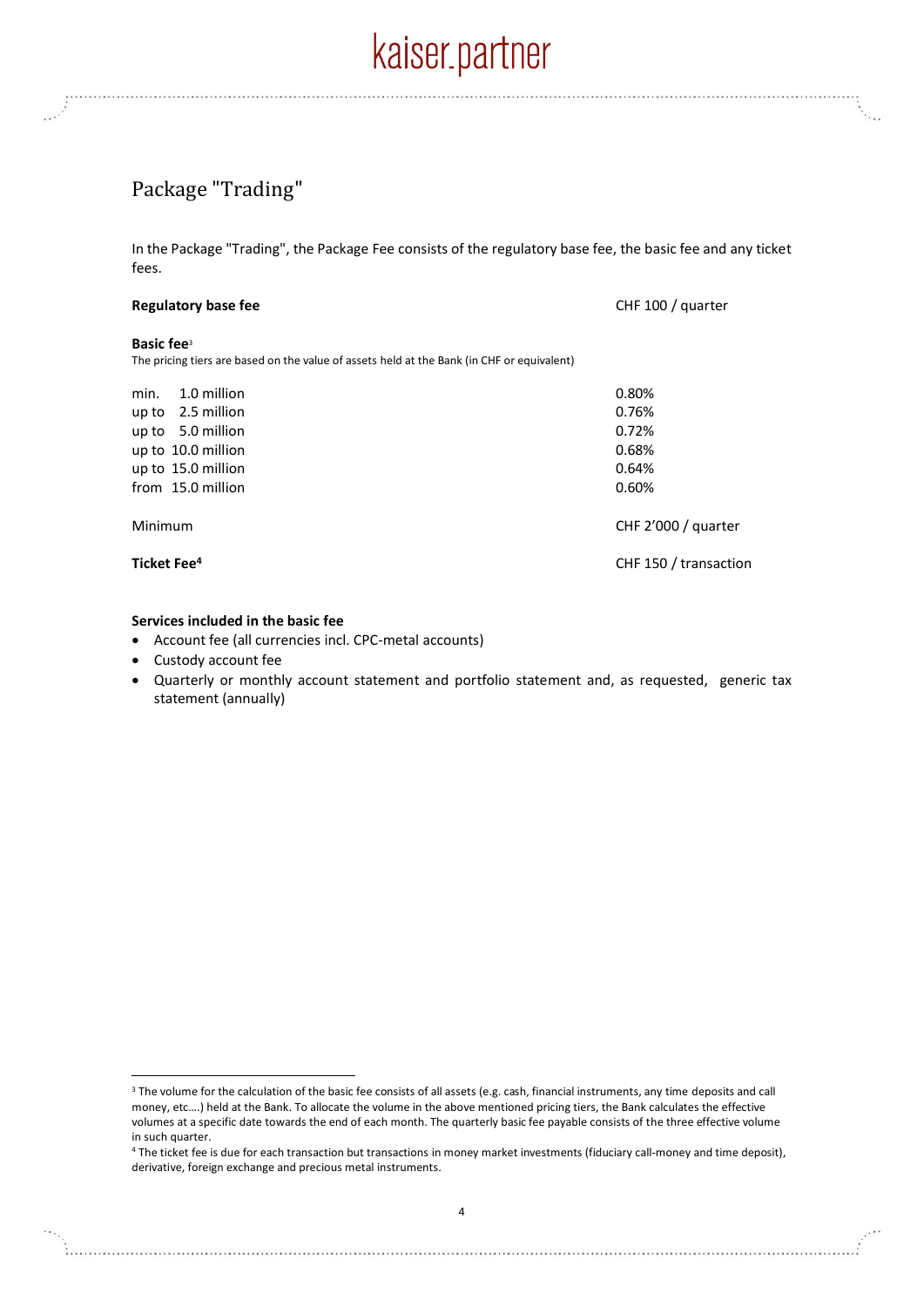### Additional event/service driven fees

#### **For account, custody and investment-related services**

Account statements

| ٠                   | Quarterly and monthly statements                         | no charge                        |
|---------------------|----------------------------------------------------------|----------------------------------|
|                     | Weekly statements                                        | CHF 15 / quarter                 |
|                     | Daily statements                                         | CHF 20 / quarter                 |
| Turnover commission |                                                          |                                  |
|                     | debit transactions                                       | 0.10% / transaction              |
| $\bullet$           | Maximum commission                                       | CHF 4'000 / transaction          |
| $\bullet$           | Sale of securities, foreign exchange and precious metals | no commission                    |
|                     | Money market investments                                 |                                  |
|                     | Nostro call-money and time deposit <sup>5</sup>          |                                  |
| $\bullet$           | In CHF/EUR/USD/GBP                                       | no charge                        |
| $\bullet$           | Other currency                                           | on request                       |
| ٠                   | Traded money market instruments                          | on request                       |
|                     | Fiduciary call-money and time deposit <sup>6</sup>       |                                  |
| $\bullet$           | up to CHF 500'000 or equivalent                          | 0.500%                           |
| $\bullet$           | up to CHF 1'000'000 or equivalent                        | 0.375%                           |
|                     | from CHF 1'000'000 or equivalent                         | 0.250%                           |
|                     | Minimum fiduciary time deposit                           | CHF 200 / investment             |
|                     | Minimum fiduciary call-money                             | CHF 200 / investment per quarter |
|                     | In- and decreasing orders fiduciary call-money           | CHF 75 / investment              |
| Derivatives         |                                                          |                                  |
|                     | <b>EUREX</b> traded options                              |                                  |
| first<br>$\bullet$  | CHF 10'000 (contract value)                              | 1.10%                            |
| next                | CHF 15'000                                               | 0.80%                            |
| next<br>$\bullet$   | CHF 25'000                                               | 0.50%                            |
| from<br>$\bullet$   | CHF 50'000                                               | 0.30%                            |
| Minimum             |                                                          | CHF 100 / transaction            |
|                     | Non-EUREX traded options                                 |                                  |
|                     | < 10 contracts                                           | CHF 30 / contract                |
| $\bullet$           | 11-19 contracts                                          | CHF 25 / contract                |
| > 20 contracts      |                                                          | CHF 20 / contract                |
| Minimum             |                                                          | CHF 100 / transaction            |
|                     | <b>Financial futures</b>                                 | on request                       |
|                     | Foreign exchange and precious metal investments          | spread                           |
|                     | up to CHF 100'000 or equivalent                          | 1.00%                            |
| $\bullet$           | up to CHF 250'000 or equivalent                          | 0.20%                            |
| $\bullet$           | from CHF 250'000 or equivalent                           | 0.15%                            |

<sup>5</sup> The minimum amount is CHF 100'000 or its equivalent; Increase possible in steps at 1'000

<sup>6</sup> The minimum amount is CHF 250'000 or its equivalent; Increase possible in steps at 1'000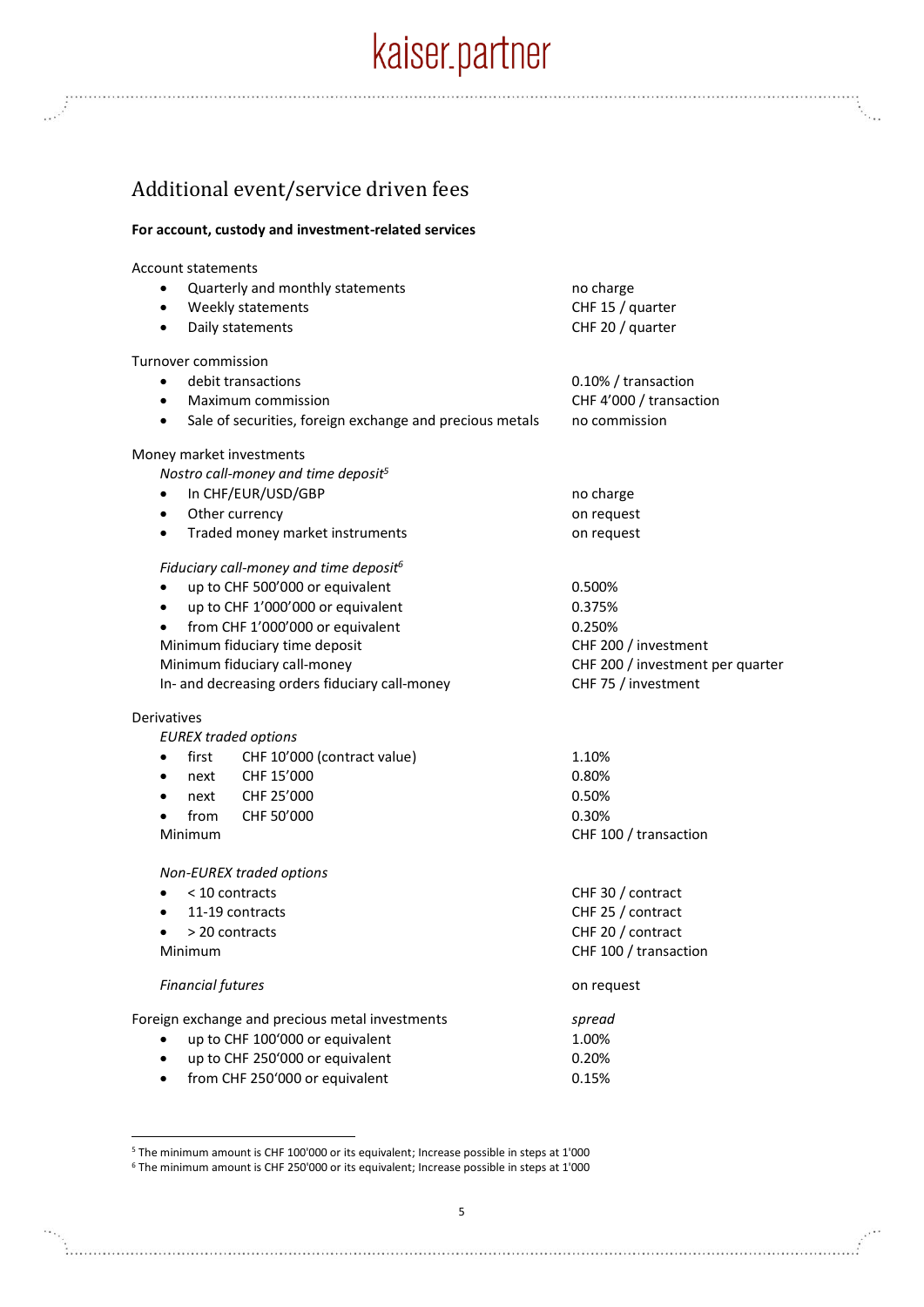#### **Payment-related services**

Payments

- Incoming no charge no charge no charge no charge
- Outgoing in CHF/EUR (excl. third-party costs) no charge\*
- 
- Outgoing in other currencies CHF 40 / payment\*\*
- Fee for assuming 3<sup>rd</sup> party fees CHF 10 / payment

• Outgoing in USD CHF 40 / payment\*\*

- \* This only applies to electronic payment orders via e-banking. Orders transmitted in any other way (e.g. by letter, e-mail, fax, telephone, oral presentation, etc...) will be charged at CHF 35 / payment.
- \*\* This only applies to electronic payment orders via e-banking. Orders transmitted in any other way (e.g. by letter, e-mail, fax, telephone, oral presentation, etc...) will be charged at CHF 90 / payment.

| $\bullet$ | <b>SWIFT</b>                                          | CHF 25 / confirmation  |
|-----------|-------------------------------------------------------|------------------------|
|           | <b>Express execution</b>                              | CHF 30 / execution     |
| Checks    |                                                       |                        |
| $\bullet$ | Collection (subject to receipt of payment)            | <b>CHF 200</b>         |
| $\bullet$ | Issuing                                               | <b>CHF 200</b>         |
| $\bullet$ | Blocking                                              | <b>CHF 50</b>          |
|           | Cash transactions (agio / disagio)                    |                        |
|           | <b>CHF</b>                                            | 0.1%                   |
|           | <b>EUR</b>                                            | 0.25%                  |
|           | Other currencies                                      | 0.50%                  |
|           | For securities-related services                       |                        |
|           | Securities deliveries                                 |                        |
| ٠         | External deliveries (inbound)                         | no charge              |
| $\bullet$ | Internal deliveries (inbound)                         | no charge              |
| $\bullet$ | External deliveries (outbound)                        | CHF 150 / position     |
| ٠         | Internal deliveries (outbound)                        | no charge              |
| $\bullet$ | Physical/precious metals deliveries (inbound)         | CHF 150 / position     |
| $\bullet$ | Physical/precious metals deliveries (outbound)        | CHF 150 / position     |
|           | Other securities-related services                     |                        |
| ٠         | Management of a segregated account for LP-instruments | CHF 250 / year         |
| $\bullet$ | Management of a segregated account at a CSD           | CHF 10'000 / year      |
| $\bullet$ | Research                                              | CHF 500 / hour         |
|           | Services relating to tax reports                      |                        |
|           | <b>Tax-related documents</b>                          |                        |
| $\bullet$ | Tax confirmation FL/AT                                | CHF 100 / confirmation |
| $\bullet$ | German tax confirmation (tax reclaim)                 | CHF 100 / confirmation |
| ٠         | Swiss tax report                                      | CHF 250 / report       |

German tax report (individual person) CHF 250 / report